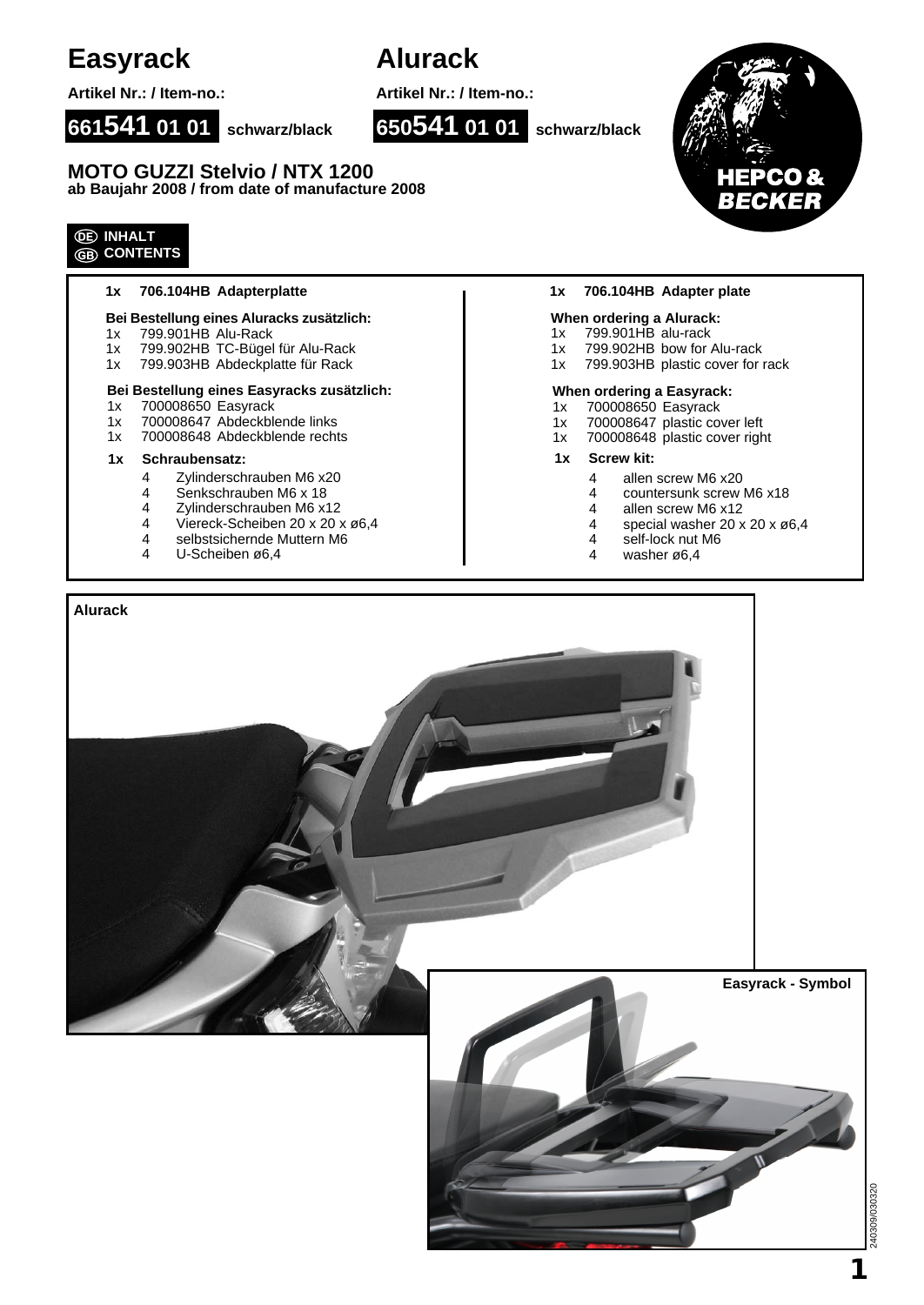

**Die Voraussetzung für die Montage ist natürlich eine gewisse technische Erfahrung. Wenn Sie sich nicht sicher sind, wie man eine bestimmte Arbeit ausführt, sollten Sie diese Ihrer Fachwerkstatt überlassen. Ziehen sie alle zugänglichen Schrauben zuerst nur locker an. Nachdem alles montiert ist, werden die Schrauben dann auf das entsprechende Anzugsmoment festgezogen. Dadurch wird sichergestellt, dass das Produkt spannungsfrei angebaut ist. Anzugsmomente beachten! Nach der Montage alle Verschraubungen auf festen Sitz kontrollieren!**

**Of course, the assembly requires a certain technical experience. If you are not sure how to execute a determined action, you should ask your local distributor to do it. First, tighten all screws only loosely. After mounting all parts, the screws should be tightened to the torque specified. This guarantees, that the product is mounted without tension. Observe the tightening torques of the manufacturer! Control all screw connections after the assembling for tightness!**

### **VORBEREITUNG GB** PREPARING





Kunststoffteil der Originalbrücke demontieren. Unmount plastic cover of the original rear rack.

### Vorbereitung des Aluracks:

Den beiliegenden TC-Bügel mit den Zylinderkopfschrauben M6 x 12 hinten unter dem Alurack verschrauben.

**HINWEIS: Der TC-Bügel ist nur bei Anbringung eines Hepco & Becker Topcases erforderlich.**

#### Preparing of the Alurack:

Fix the bow to the rack with allen screws M6 x 12. **NOTICE:**

**The bow is needed in use with a Hepco & Becker topcase only .**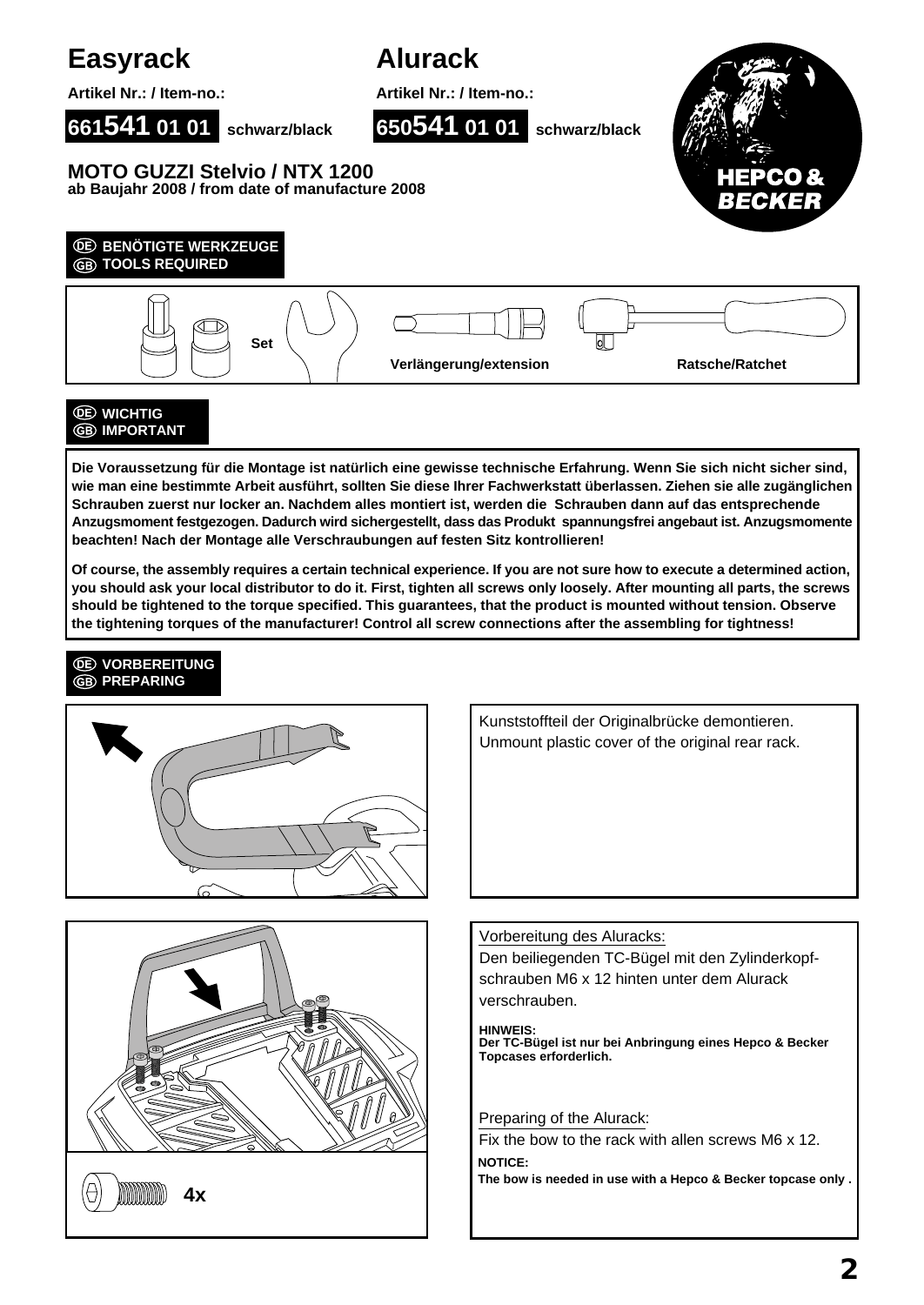

**Artikel Nr.: / Item-no.:**

## **Alurack**

**Artikel Nr.: / Item-no.:**

**650541 01 01 schwarz/black**



**MOTO GUZZI Stelvio / NTX 1200 ab Baujahr 2008 / from date of manufacture 2008**

**661541 01 01 schwarz/black**